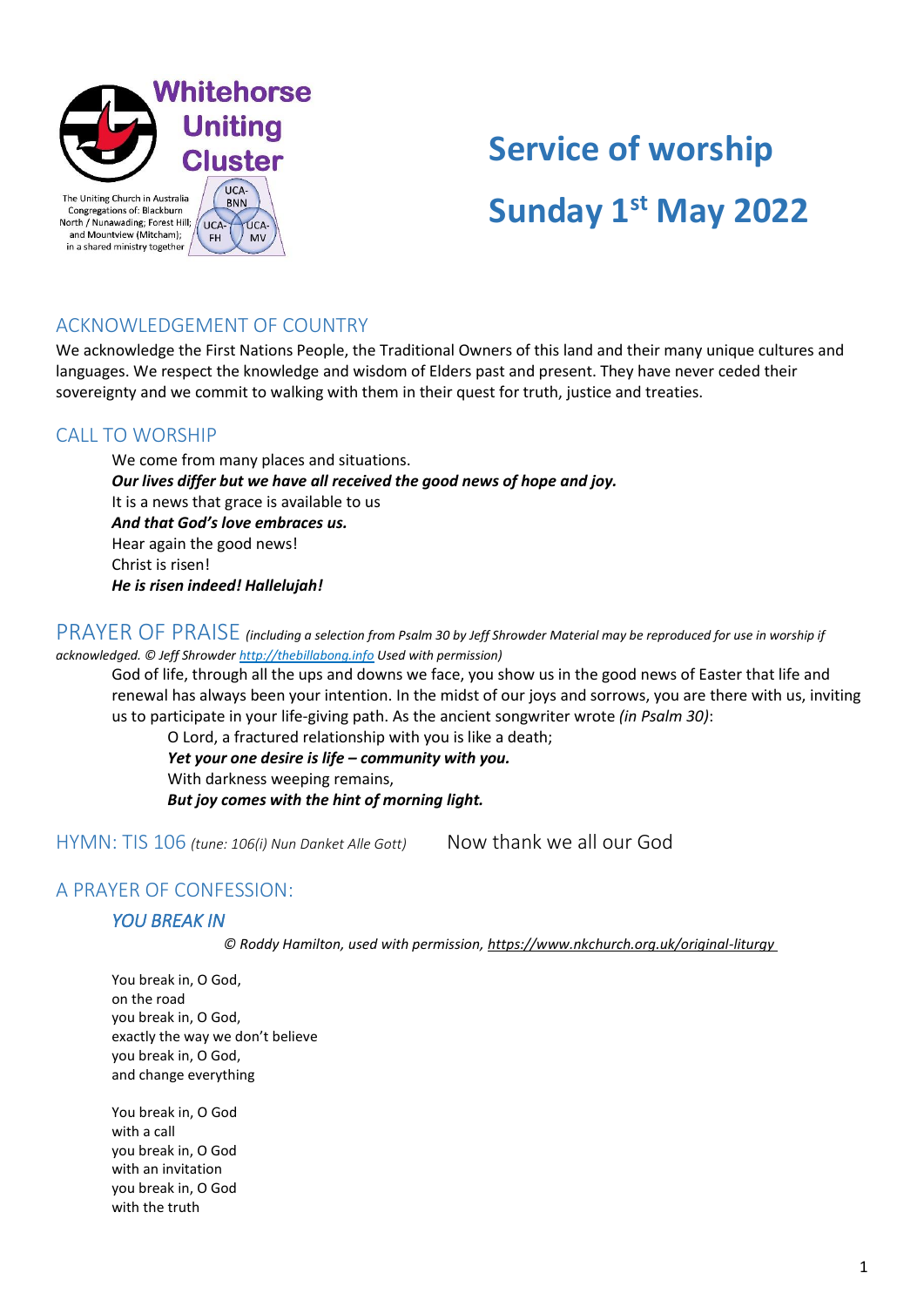You break in, O God with a new realm You break in, O God with a new world You break in, O God with your intent for the future

God, break in again and call us to be your workers God, break in again and use the gifts we are to build your realm God, break in again and change our world once more.

## READING: JOHN 21: 1 – 19

21 Afterward Jesus appeared again to his disciples, by the Sea of Galilee. It happened this way: 2 Simon Peter, Thomas (also known as Didymus), Nathanael from Cana in Galilee, the sons of Zebedee, and two other disciples were together. 3 "I'm going out to fish," Simon Peter told them, and they said, "We'll go with you." So they went out and got into the boat, but that night they caught nothing.

4 Early in the morning, Jesus stood on the shore, but the disciples did not realize that it was Jesus.

5 He called out to them, "Friends, haven't you any fish?" "No," they answered.

6 He said, "Throw your net on the right side of the boat and you will find some." When they did, they were unable to haul the net in because of the large number of fish. 7 Then the disciple whom Jesus loved said to Peter, "It is the Lord!" As soon as Simon Peter heard him say, "It is the Lord," he wrapped his outer garment around him (for he had taken it off) and jumped into the water. 8 The other disciples followed in the boat, towing the net full of fish, for they were not far from shore, about a hundred yards. 9 When they landed, they saw a fire of burning coals there with fish on it, and some bread.

10 Jesus said to them, "Bring some of the fish you have just caught." 11 So Simon Peter climbed back into the boat and dragged the net ashore. It was full of large fish, 153, but even with so many the net was not torn. 12 Jesus said to them, "Come and have breakfast." None of the disciples dared ask him, "Who are you?" They knew it was the Lord. 13 Jesus came, took the bread and gave it to them, and did the same with the fish. 14 This was now the third time Jesus appeared to his disciples after he was raised from the dead.

15 When they had finished eating, Jesus said to Simon Peter, "Simon son of John, do you love me more than these?" "Yes, Lord," he said, "you know that I love you." Jesus said, "Feed my lambs."

16 Again Jesus said, "Simon son of John, do you love me?"

He answered, "Yes, Lord, you know that I love you." Jesus said, "Take care of my sheep."

17 The third time he said to him, "Simon son of John, do you love me?"

Peter was hurt because Jesus asked him the third time, "Do you love me?" He said, "Lord, you know all things; you know that I love you."

Jesus said, "Feed my sheep. 18 Very truly I tell you, when you were younger you dressed yourself and went where you wanted; but when you are old you will stretch out your hands, and someone else will dress you and lead you where you do not want to go." 19 Jesus said this to indicate the kind of death by which Peter would glorify God. Then he said to him, "Follow me!"

Scripture quotations taken from The Holy Bible, New International Version ® NIV® Copyright © 1973 1978 1984 2011 by Biblica, Inc. ™ Used by permission. All rights reserved worldwide.

## Watch a music video of Bono from U2 singing "Grace"

### <https://www.youtube.com/watch?v=F-eCttFx2dg>

This is a beautiful reflection on the difference grace makes and the challenge it is in the way we live. Use the link to view the video.

## SERMON *(by Rev Pete Rivett)*

We know that this account of resurrection is a late addition to the Gospel. It is an epilogue that is likely to have been written from a context of a community seeking to understand or affirm something within their community. The writer of John cleverly allowed for additional stories in chapter 20 when he said there are many things that Jesus did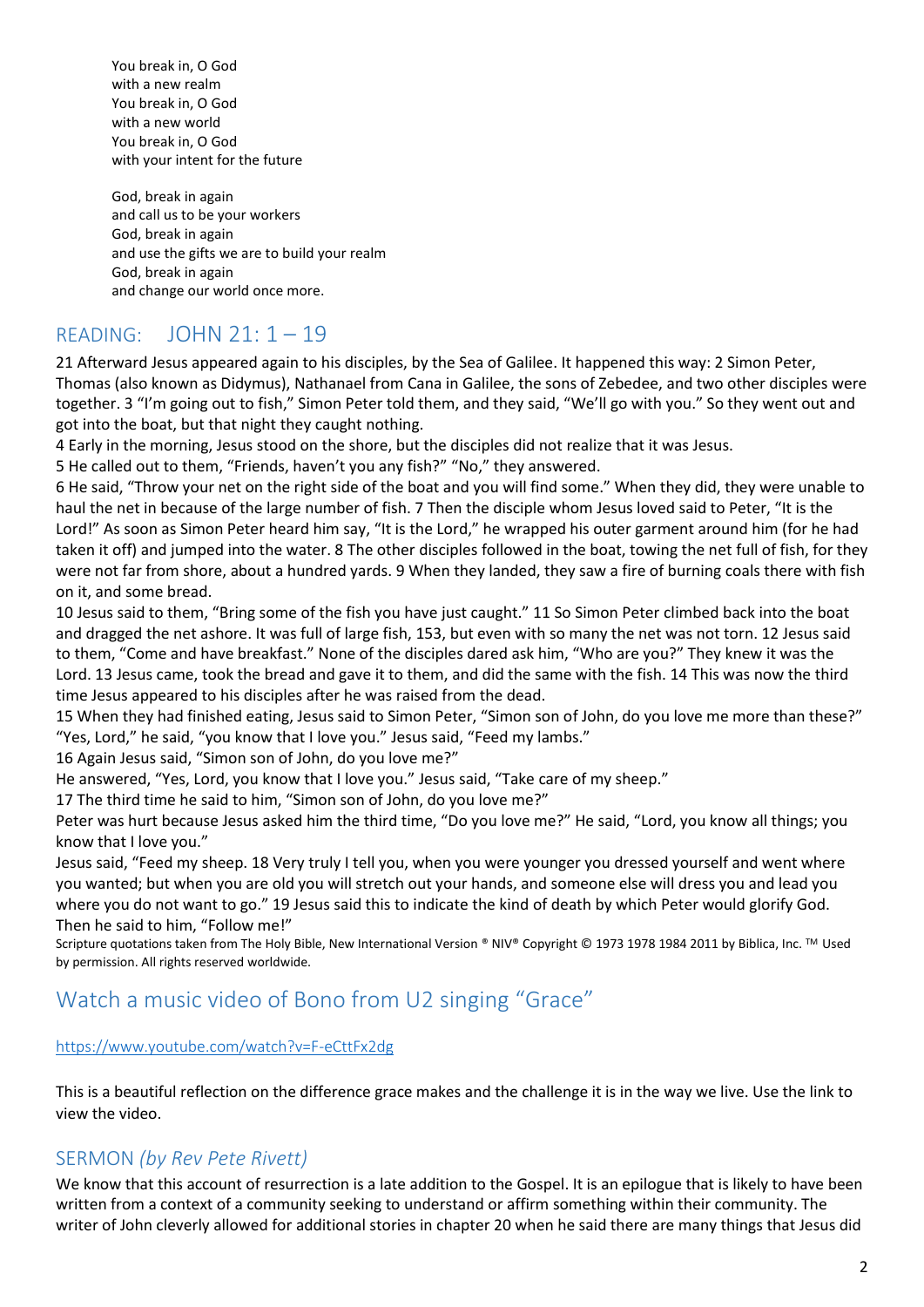that are not contained in the text. It is likely that this experience of Jesus had circulated for generations before it came to be included in the gospel.

But like everything in the scriptures, we do not have to take it literally, but we do have to take it seriously. It is no surprise that in following our Resurrection/New Creation motif we find ourselves back at the beginning of Jesus' ministry and community building. We see once again the miracle of abundant harvest with fishing. We witness the feeding miracles in the distribution of bread and fish. We see all these acts of Jesus as statements that Jesus is still Jesus, doing Jesus things beyond death.

By the way, the 153 fish is a reference to all the known fish at the time. It is a symbol that this fishing captures the universe, all known fish. This is a mission beyond Galilee and into the whole world.

Peter is a problem for Christians. We want to get stuck into him because he denied Jesus 3 times at the time of execution. Traditionally we claim that we do not want to be like Peter, we will never deny Jesus. However, Peter, throughout the gospel tries to save Jesus from his inevitable confrontation with the religious elites and the empire power of Rome.

Peter is constantly trying to save Jesus from the cross. When Jesus announces, he is going to Jerusalem to die, Peter tells him there is a way other than death, Jesus responds by calling him a Satan, a trickster.

After the arrest of Jesus, when all the other disciples flee, Peter goes and stands in full view of the authorities and denies that he knows Jesus. Yes, Peter was in the garden, but lies as he claims Jesus was not there. He is trying to convince the authorities that they have the wrong person. He is trying to save Jesus from execution, again.

Now we find Peter responding to the risen Jesus with passion and joy. But he does a strange thing - he was naked in the boat, but he puts his clothes on then leaps in the water and swims to shore to see Jesus.

Is this a reference to the new creation of resurrection with echoes of Adam and Eve? When Adam and Eve realise their sin of eating the fruit of the knowledge of good and evil, they dress themselves in leaves to hide their shame before God. Is Peter getting dressed an echo of the same relationship?

But there is something new happening in this Story. In the Genesis story Adam and Eve were removed from closeness to God because they took no responsibility for their actions. Their shame separates them from God and life within the eternal garden. God banishes them.

Jesus however invites the disciples, particularly Peter, to a meal of fish. Then rather than berating and banishing Peter he charges him with guiding and leading a community. Not just those new to the faith (lambs), but to all people at all stages of faithfulness, even including the existing disciples (sheep).

The prophetic words of Jesus at the end of the reading, referring to Peter being led as he ages to places he does not want to go is likely a prophetic image of his martyrdom, belief is that he was crucified in Rome, but also, given Peter's attempts to turn Jesus away from his destiny in Jerusalem, it is likely a reference that as he matures into his leadership he will be led to his own Jerusalem experience, his own sacrifice for the call of God. So how might we read this reading today?

The mainstream Church has worked to save Jesus, we have domesticated his wildness and sanitised his crucifixion. We have made it a consumer product that requires very little investment for the great return of eternal life. We, like Peter, have worked hard to save Jesus from defilement. We have worked hard to translate his difficult teachings into spiritual laws or purity doctrine so we can avoid the difficult and costly work of following Jesus. We have been Peter. But this resurrected Christ charges us with growing communities. We have lambs, children, those who are still maturing into faith who must be nourished. We have sheep in our midst, adults, those who have matured and are maturing who still need nourishment and continual new life, new ways of understanding. We tend to think discipleship is only for children or the youth, forgetting that our journey of discipleship requires us to be led to places that we do not want to go. That as we mature into this Christ living, we will find ourselves being guided towards many ways of sacrificial giving of ourselves in our Jerusalem.

The risen Christ, the universal Christ who surprises us with nourishment, who guides us to grasp the whole of the world, calls us into uncomfortable maturity.

It is a beautiful motif that we end the reading with the renewed call to Peter, The risen Jesus invites Peter, once again - "Follow me."

HYMN: TIS 151 The love of God is greater far

PRAYERS FOR OTHERS - John Gerrand

Loving and caring God, we bring to you our prayers for others. All people of the world need your care and guidance Lord, but today we particularly bring before you our prayers for the people of Afghanistan, Kazakhstan, Kyrgyzstan, Mongolia, Tajikistan, Turkmenistan, and Uzbekistan.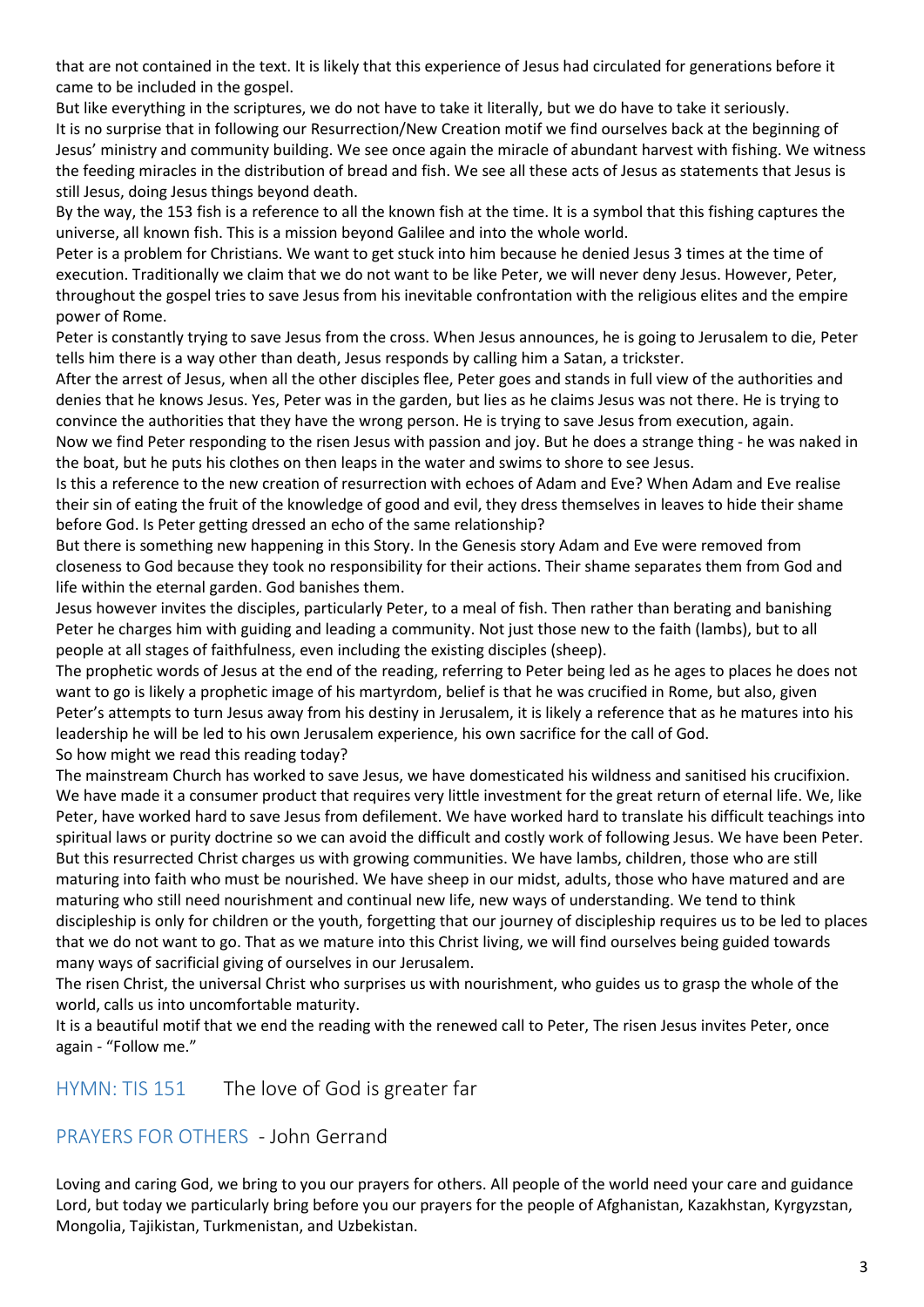### *We give thanks for:*

- the magnificent expanse of mountains, grasslands and deserts in these Central Asian countries
- the rich natural resources
- the incredible ethnic diversity
- cultural traditions and practices that have been preserved for centuries amid the challenges of modernization
- Christians who, although they are a tiny minority, have courage to witness to the gospel and find the strength to live according to God's word
- those who in spite of danger dedicate their lives to serving others.

### *We pray for:*

- the people in these lands who suffer from poverty and repressive rule
- an end to clashes related to tribalism, traditionalism, and modernisation
- the land, air and water that have been damaged by human abuse
- good relations between Muslims and Christians
- an end to oppression and violence.

In our **ecumenical** prayer cycle we remember today your people worshipping and serving at St Alfred's Anglican, Blackburn North. St Alfred's runs regular face to face services and also a range of internet based information and discussion programs online. Be with their congregation and leadership team as they reach out into the community, we pray. May they know your presence and guidance as they serve you.

Within our own **Presbytery** we pray today for Burwood and Burwood heights congregations. We thank you, O God, for the difference these congregations are making in their communities and ask that you will bless their efforts. In their worship may they know your presence and be strengthened through that knowledge. We remember in prayer, too, the Uniting Kildonan community services arm of the Uniting Church. Bless the 7000 workers who, through Kildonan, care for families, homeless people, those battling drug addiction and others in need.

Within our cluster of congregations we seek your blessing on our people, on our worship and our work together as we strive towards a stronger, more diverse and more efficient cluster arrangement. Make us innovative and open to change, we pray, even if this means moving beyond our comfort zones.

Be with our cluster ministry team as they work amongst us bringing fresh insights from your word and inspiration to live out your way every day.

We pray especially today for those we name silently in our hearts, those for whom we want God's particular blessing.

We bring these prayers in our Saviour's name, praying the words that he taught us:

### **Our Father in heaven**,

hallowed be your name, your kingdom come,

your will be done, on earth as in heaven.

Give us today our daily bread.

Forgive us our sins as we forgive those who sin against us.

Save us from the time of trial and deliver us from evil.

For the kingdom, the power, and the glory are yours now and forever. Amen.

## PRAYER OF DEDICATION OF THE OFFERINGS

*Written by Jeff Shrowder. Material may be reproduced for use in worship if acknowledged. © Jeff Shrowder 2000, 201[3 http://thebillabong.info](http://thebillabong.info/) Used with permission*

Risen One,

As the disciples brought their abundance so we bring our gifts and our lives. As you fed your disciples with bread and fish enable us by our giving and living

to sustain and encourage others in body and spirit. Amen